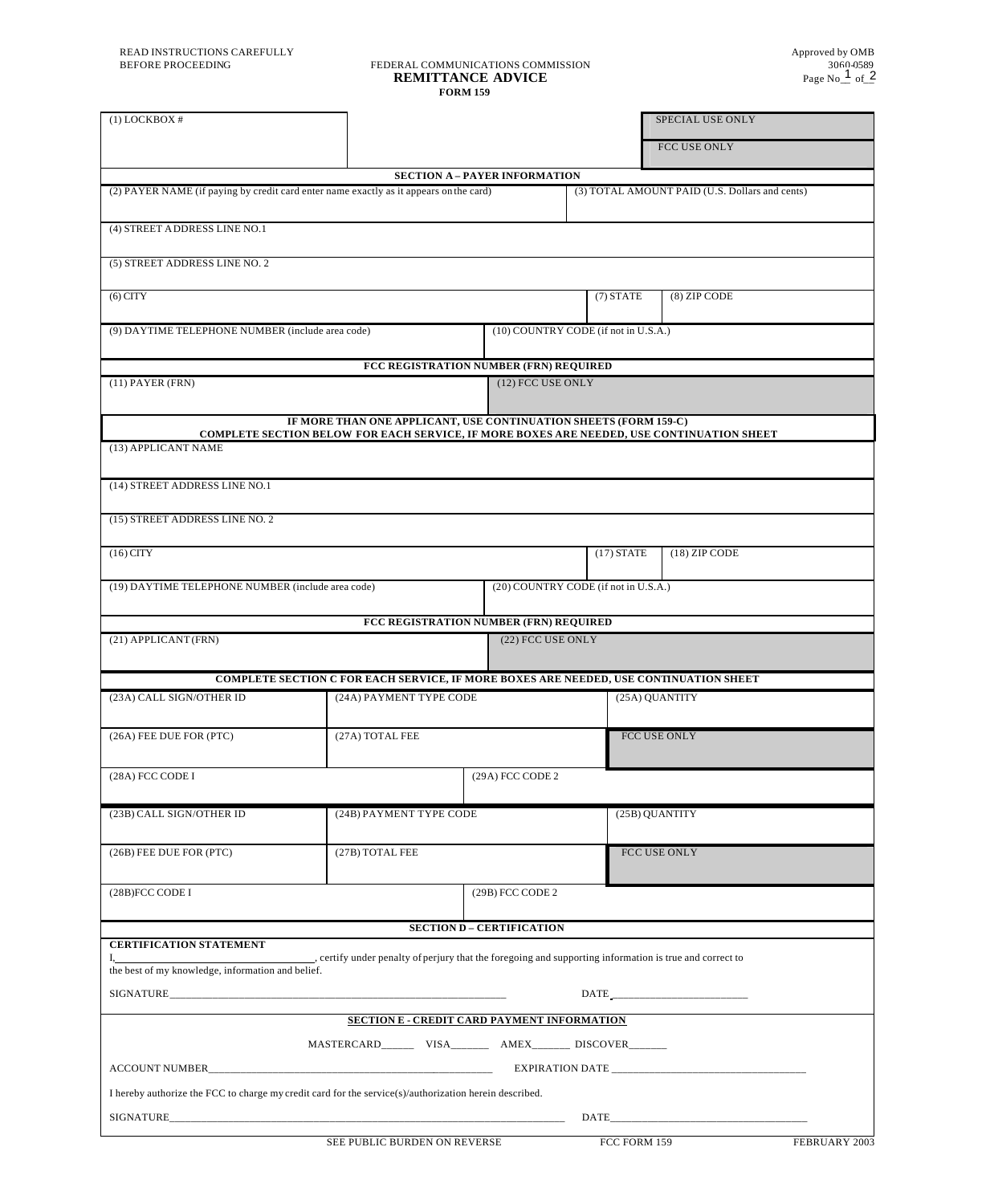|                                                   | FEDERAL COMMUNICATIONS COMMISSION                                                     |                                               |                | <b>SPECIAL USE</b> |  |
|---------------------------------------------------|---------------------------------------------------------------------------------------|-----------------------------------------------|----------------|--------------------|--|
| REMITTANCE ADVICE (CONTINATION SHEET)             |                                                                                       |                                               |                |                    |  |
| <b>FORM 159-C</b>                                 |                                                                                       |                                               |                | FCC USE ONLY       |  |
|                                                   | Page $No_2$ of $2$                                                                    |                                               |                |                    |  |
|                                                   | USE THIS SECTION ONLY FOR EACH ADDITIONAL APPLICANT                                   | SECTION BB - ADDITIONAL APPLICANT INFORMATION |                |                    |  |
| (13) APPLICANT NAME                               |                                                                                       |                                               |                |                    |  |
| (14) STREET ADDRESS LINE NO.1                     |                                                                                       |                                               |                |                    |  |
|                                                   |                                                                                       |                                               |                |                    |  |
| (15) STREET ADDRESS LINE NO. 2                    |                                                                                       |                                               |                |                    |  |
| $(16)$ CITY                                       |                                                                                       |                                               |                | $(18)$ ZIP CODE    |  |
| (19) DAYTIME TELEPHONE NUMBER (include area code) | (20) COUNTRY CODE (if not in U.S.A.)                                                  |                                               |                |                    |  |
|                                                   |                                                                                       |                                               |                |                    |  |
| (21) APPLICANT (FRN)                              | FCC REGISTRATION NUMBER (FRN) REQUIRED<br>(22) FCC USE ONLY                           |                                               |                |                    |  |
|                                                   |                                                                                       |                                               |                |                    |  |
|                                                   | COMPLETE SECTION C FOR EACH SERVICE, IF MORE BOXES ARE NEEDED, USE CONTINUATION SHEET |                                               |                |                    |  |
| (23A) CALL SIGN/OTHER ID                          | (24A) PAYMENT TYPE CODE                                                               |                                               | (25A) QUANTITY |                    |  |
| (26A) FEE DUE FOR (PTC)                           | (27A) TOTAL FEE                                                                       |                                               | FCC USE ONLY   |                    |  |
|                                                   |                                                                                       |                                               |                |                    |  |
| (28A) FCC CODE I                                  |                                                                                       | (29A) FCC CODE 2                              |                |                    |  |
| (23B) CALL SIGN/OTHER ID                          | (24B) PAYMENT TYPE CODE                                                               |                                               | (25B) QUANTITY |                    |  |
|                                                   |                                                                                       |                                               |                |                    |  |
| (26B) FEE DUE FOR (PTC)                           | (27B) TOTAL FEE                                                                       |                                               | FCC USE ONLY   |                    |  |
| (28B)FCC CODE I                                   |                                                                                       | (29B) FCC CODE 2                              |                |                    |  |
|                                                   |                                                                                       |                                               |                |                    |  |
| (23C) CALL SIGN/OTHER ID                          |                                                                                       | (24C) PAYMENT TYPE CODE                       |                | (25C) QUANTITY     |  |
| (26C) FEE DUE FOR (PTC)                           | (27C) TOTAL FEE                                                                       |                                               | FCC USE ONLY   |                    |  |
|                                                   |                                                                                       |                                               |                |                    |  |
| (28C) FCC CODE I                                  |                                                                                       | (29C) FCC CODE 2                              |                |                    |  |
| (23D) CALL SIGN/OTHER ID                          | (24D) PAYMENT TYPE CODE                                                               |                                               | (25D) QUANTITY |                    |  |
|                                                   |                                                                                       |                                               |                |                    |  |
| (26D) FEE DUE FOR (PTC)                           | (27D) TOTAL FEE                                                                       |                                               | FCC USE ONLY   |                    |  |
| (28D)FCC CODE I                                   |                                                                                       | (29D) FCC CODE 2                              |                |                    |  |
|                                                   |                                                                                       |                                               |                |                    |  |
| (23E) CALL SIGN/OTHER ID                          | (24E) PAYMENT TYPE CODE                                                               |                                               | (25E) QUANTITY |                    |  |
| (26E) FEE DUE FOR (PTC)                           | (27E) TOTAL FEE                                                                       |                                               |                | FCC USE ONLY       |  |
|                                                   |                                                                                       |                                               |                |                    |  |
| (28E) FCC CODE I                                  |                                                                                       | (29E) FCC CODE 2                              |                |                    |  |
| (23F) CALL SIGN/OTHER ID                          |                                                                                       | (24F) PAYMENT TYPE CODE                       |                | (25F) QUANTITY     |  |
|                                                   |                                                                                       |                                               |                |                    |  |
| (26F) FEE DUE FOR (PTC)                           | (27F) TOTAL FEE                                                                       |                                               |                | FCC USE ONLY       |  |
|                                                   |                                                                                       |                                               |                |                    |  |
| (28F)FCC CODE I                                   |                                                                                       | (29F) FCC CODE 2                              |                |                    |  |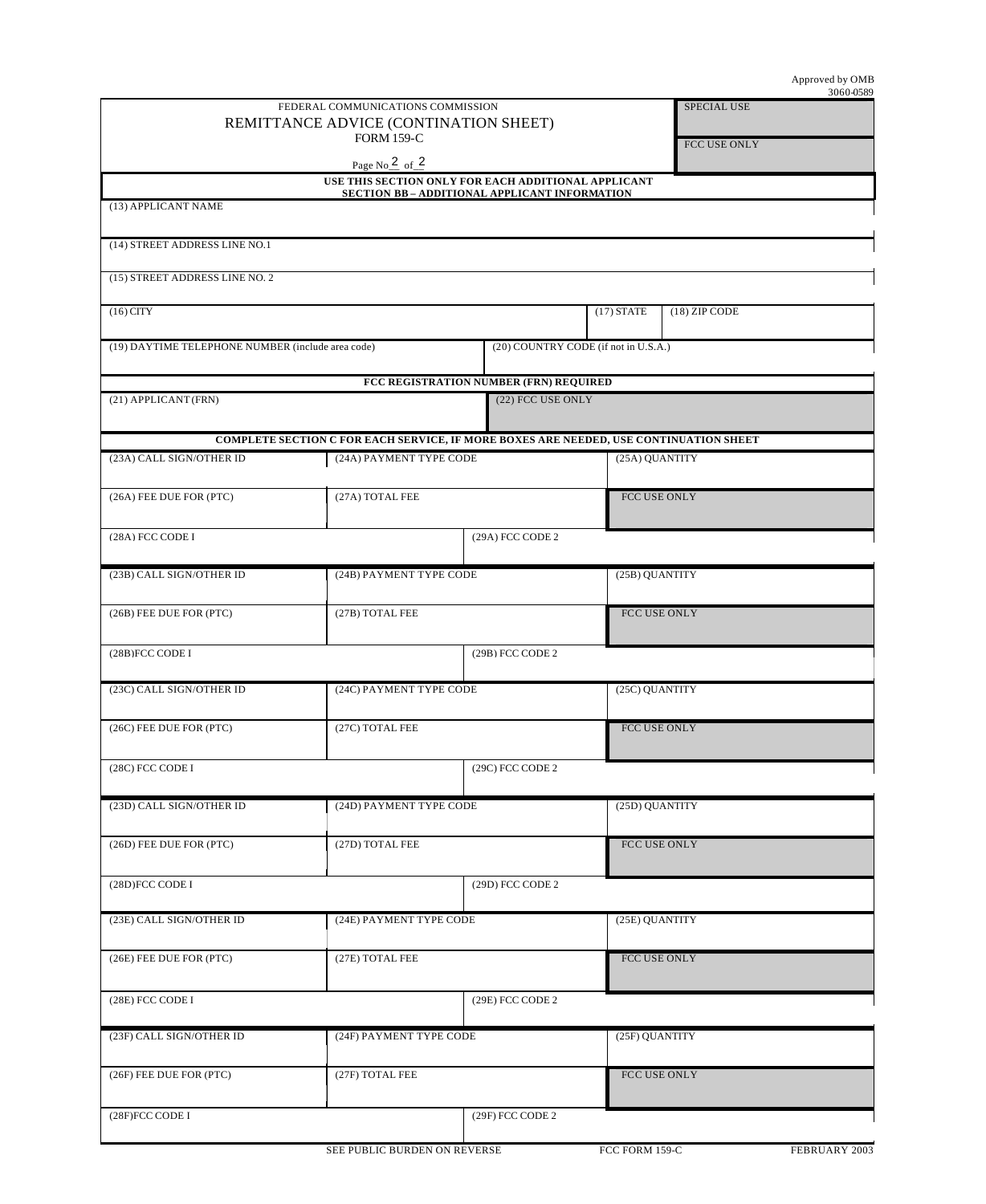# **ADVICE REFERENCE GUIDE HOW TO USE FCC FORM 159-REMITTANCE ADVICE FEBRUARY 2003**

The FCC Form 159, "Remittance Advice," and FCC Form 159-C, (Continuation Sheet) is a multi-purpose form that must accompany any payment to the Federal Communications Commission (e.g., Regulatory Fees, Processing Fees, Auctions, Fines, Forfeitures, Freedom of Information Act (FOIA) Billings, or any other debt due to the FCC). The information on this form is collected to ensure credit for full payment, to ensure you receive any refunds due, to service public inquiries, and to comply with the Debt Collection Improvement Act of 1996.

Note: Fee Filing Guides can be obtained by calling Forms Distribution -- (202) 418-3676 or 1-800-418-3676, or by calling FCC's fax-on-demand -- (202) 418-0177 from the handset of a fax machine.

# **Instructions for Completing FCC Form 159 & 159-C**

# **NOTE: All required blocks must be completed or it may result in a delay in processing or the return of your application.**

(1) **Lockbox No. #** - Enter the appropriate six-digit P.O. Box Number as found in either the FCC Fee Filing Guide for the service requested, or as specified in the Public Notice.

#### **SECTION A**

(2) **Payer Name** - Enter the name of the person or company (i.e., maker of the check) making the payment. If using an individual name, enter the last name, first name, and middle initial. If a company, enter the name used commercially. If paying by credit card, enter the name exactly as it appears on your card.

(3) **Total Amount Paid** - Enter the total amount of your remittance.

(4) **Street Address Line 1** - The street address or post office box number to which correspondence should be sent.

(5) **Street Address Line 2** - This line may be used if further identification of the address is required.

(6) **City** - The name of the city associated with the street address given in (4).

(7) **State** - If the payer has a United States mailing address enter the appropriate two-digit state abbreviation as prescribed by the U.S. Post Office. If the payer has a mailing address outside the United States, leave this section blank.

(8) **ZIP Code** - Enter the appropriate five or nine-digit ZIP code prescribed by the U.S. Post Office. If address is foreign, enter the appropriate ZIP (postal) code.

(9) **Daytime Telephone Number** - Enter the payer's ten-digit daytime telephone number, including area code. For foreign telephone numbers include the appropriate country dialing access code, as if you were calling from the United States. This daytime number should be the number where you can be reached during normal business hours.

(10) **Country Code** - This section is for payers who have an address outside the United States of America. Enter the appropriate code here. To obtain country code information, contact the Mailing Requirements Dept. of the U.S. Postal Service.

(11) **Payer (FRN)** - Enter the payer's ten-digit FCC Registration Number (FRN) assigned by the Commission Registration System (CORES). The FRN is a unique entity identifier for everyone doing business with the Commission. The FRN can be obtained electronically through the FCC webpage (www.fcc.gov.com) or by requesting FCC Form 160 through the FCC forms webpage (www.fcc.gov/formpage.html).

### (12) **FCC Use Only**

**(You must complete Section A - Block 11: FCC Registration Number)**

## **SECTION B**

#### **COMPLETE THIS SECTION IF THE PAYER AND APPLICANT ARE DIFFERENT**

(13) **Applicant Name** - Enter the name (last, first, middle initial) as it appears on the original application or filing being submitted. **Applicant** includes Licensees, Regulatees or Debtors. If you are using this form to pay for multiple applicants with a single remittance, each applicant must be listed separately using the continuation sheet - Form 159-C. **(If the name is the same as the payer (block 2), it is not necessary to fill out this section. MOVE TO SECTION C.)**

(14) **Street Address Line 1** - The street address or post office box number to which correspondence should be sent.

(15) **Street Address Line 2** - This line may be used if further identification of the address is required.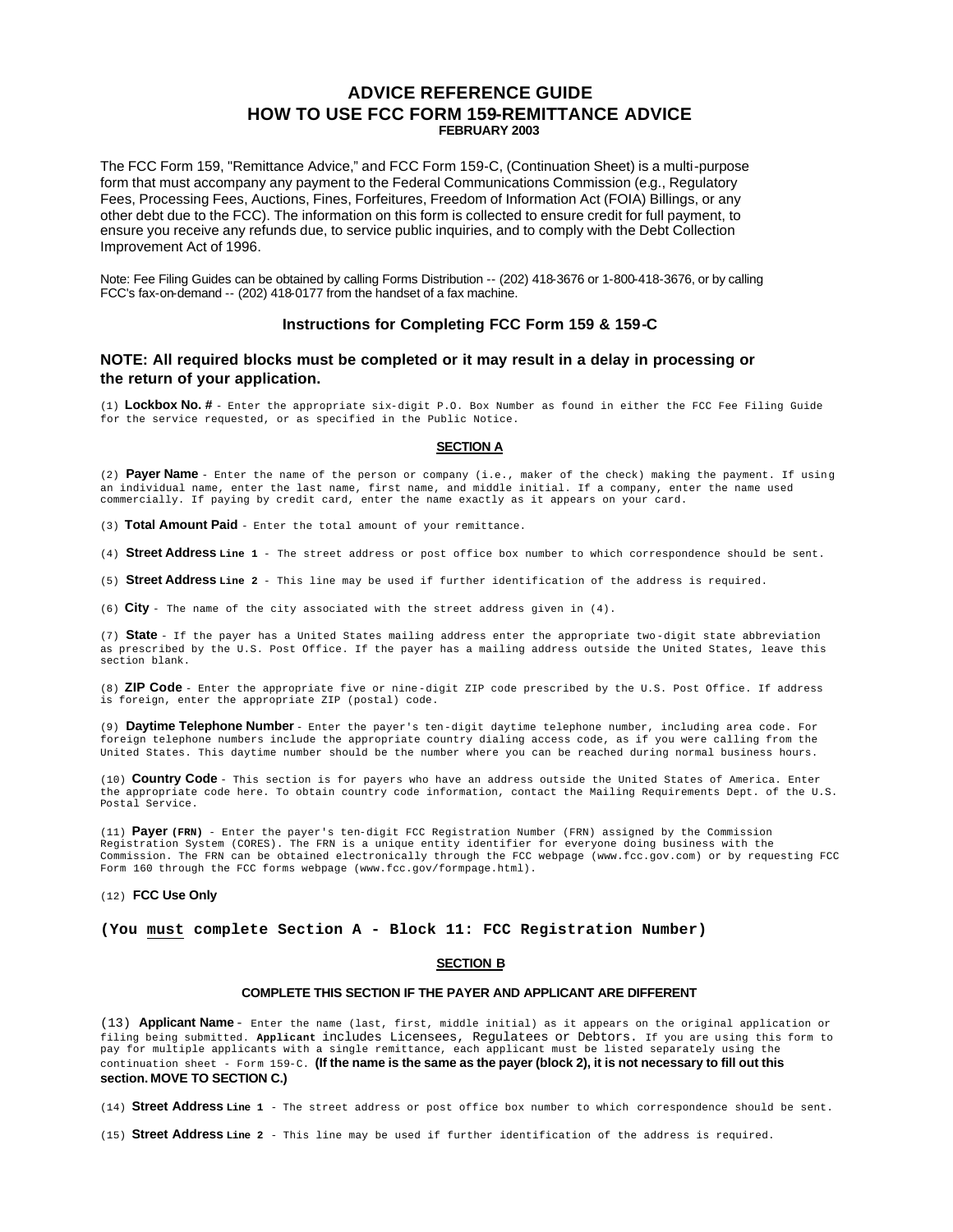(16) **City** - The name of the city associated with the street address given in (14).

(17) **State** - If the applicant has a United States mailing address enter the appropriate two-digit state abbreviation as prescribed by the U.S. Post Office. If the applicant has a mailing address outside the United States, leave this section blank.

(18) **ZIP Code** - Enter the appropriate five or nine-digit ZIP code prescribed by the U.S. Post Office. If address is foreign, enter the appropriate ZIP (postal) code.

(19) **Daytime Telephone Number** - Enter the applicant's ten-digit daytime telephone number, including area code. For foreign telephone numbers include the appropriate country dialing access code, as if you were calling from the United States. This daytime number should be the number where you can be reached during normal business hours.

(20) **Country Code** - This section is for applicants who have an address outside the United States of America. Enter the appropriate code here. To obtain country code information, contact the Mailing Requirements Dept. of the U.S. Postal Service.

(21) **Applicant (FRN**). Enter the applicant's ten-digit number FRN assigned by the Commission Registration System (CORES). The FRN is a unique entity identifier for everyone doing business with the Commission. The FRN can be obtained electronically through the FCC webpage (www.fcc.gov.com) or by requesting FCC Form 160 through the FCC forms webpage (www.fcc.gov/formpage.html).

#### (22) **FCC Use Only**

## **(You must complete Section B - Block 21: FCC Registration Number)**

# **SECTION C**

(23) **Call Sign/Other ID** - Enter an applicable call sign or unique FCC identifier, if any, as prescribed by the appropriate FCC Fee Filing Guide or Public Notice.

(24) **Payment Type Code** - Enter the appropriate payment type code for the service you are requesting as found in the appropriate FCC Fee Filing Guide or Public Notice.

(Incorrect or omitted payment type codes may result in your application or filing being returned to you without further processing.) You are allowed to file multiple actions on one FCC Form 159. There are three ways "multiple actions" are defined. The following examples provide instructions on how multiple actions should be filed when using FCC Forms 159 & 159-C:

(i) If a single service allows for a quantity of more than one of the same action, as defined in the appropriate FCC Fee Filing Guide or Public Notice, complete Section C (e.g., if you are filing an ownership report in the mass media services you may pay for both your AM & FM stations using the same payment type code and a quantity of two as long as it can be filed in the same lockbox). Blocks **28 & 29** are only to be completed when required by the Bureau/Office or by Public Notice.

(ii) If you are filing concurrent actions (not the same actions) in the same lockbox, on the same application, refer to the appropriate FCC Fee Filing Guide or Public Notice for specific instructions as to the number of quantities allowed. Complete Section C (e.g., you may file a regulatory fee for a CARS license and Broadcast Auxiliary license or you may file a regulatory fee for a mass media service and a common carrier service on the same FCC Form 159 by using the designated payment type codes, and quantities as defined by the Public Notice). Complete a separate item for each action required. Blocks **28 & 29** are only to be completed when required by the Bureau/Office or by Public Notice.

(iii) If a single Remittance Advice is used to pay for more than one applicant, licensee, regulatee or debtor, for permitted action(s) in the same lockbox, then a Continuation Sheet (159-C) must be completed for each applicant, licensee, regulatee or debtor (e.g., if you are paying for different applicants submitting separate Domestic 214 Applications in the common carrier services, they can all be filed on one FCC Form 159 as long as they are filed in the same lockbox). A separate FCC Form 159 must be completed and submitted for each applicant. Blocks **28 & 29** are only to be completed when required by the Bureau/Office or by Public Notice.

Remember, if any of these additional applications fall into category (i) or (ii) above, you can follow those instructions. Make sure to check the appropriate FCC Fee Filing Guide or Public Notice for any special filing stipulations that may apply.

(25) **Quantity** - Enter the total number of actions required with this submission. Refer to the FCC Fee Filing Guide or Public Notice for information concerning multiple requests.

(26) **FEE Due for (PTC)** - Enter the fee due for the PTC listed in item 24.

(27) **Total Fee** - Enter the total fee due by multiplying Block 25 (Quantity) times Block 26 (Fee Due for PTC).

(28) **FCC Code 1** - This section is used for special filing codes as required by the Bureau/Office or Public Notice. Do not complete this block unless instructed to do so.

(29) **FCC Code 2** - This section is used for special filing codes as required by the Bureau/Office or Public Notice. Do not complete this block unless instructed to do so.